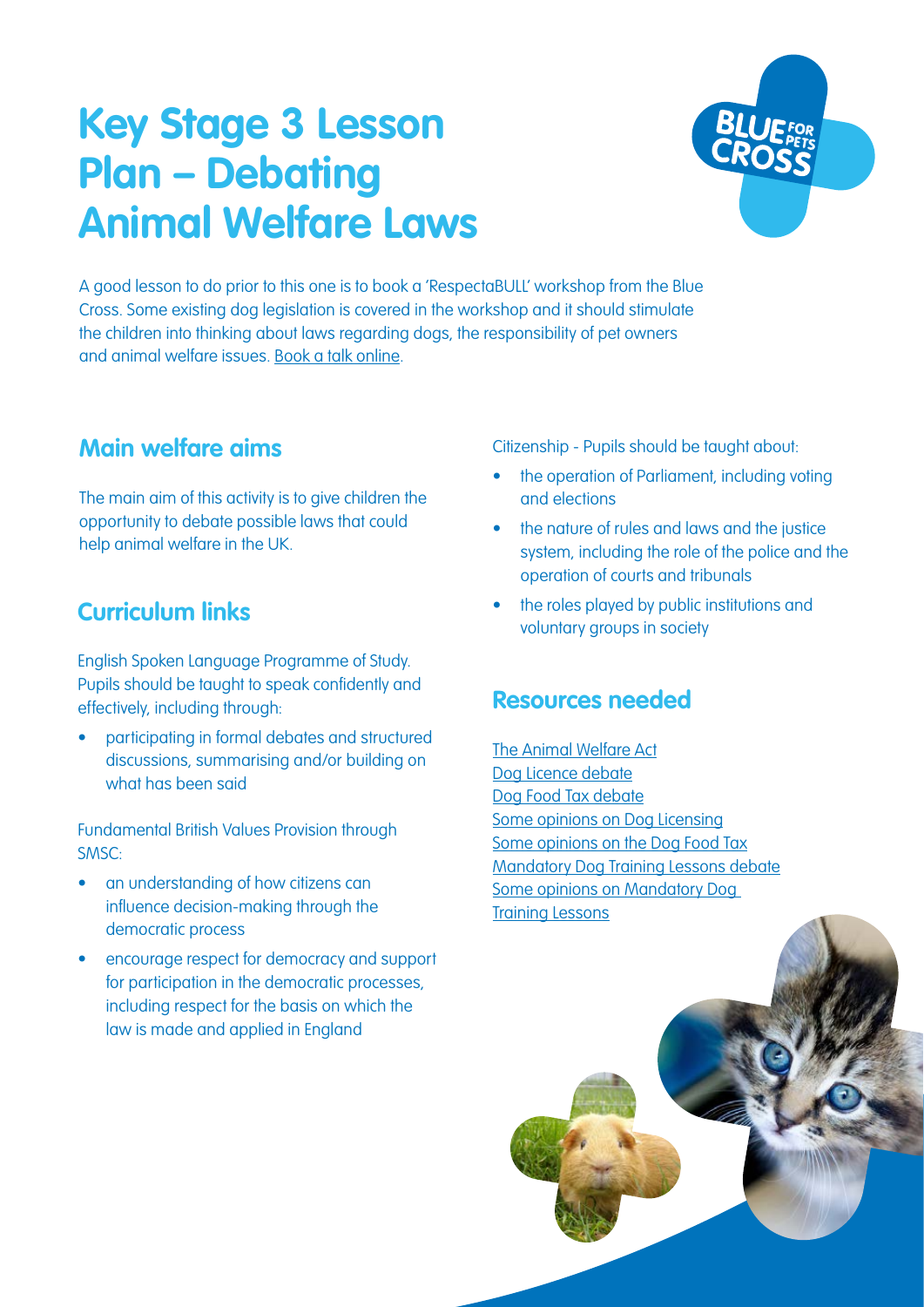### **Starter**

- Ask the children if they know of any laws relating to animals.
	- » Can they treat a pet as they would like? Are there laws to protect them?
	- » Where does a dog have to be on a lead?
	- » Do people who breed pets to sell have to follow laws and legislation?
- Show 'The Animal Welfare Act' on the Interactive Whiteboard. Explain that in 2006 a law was passed to protect pet animals. Now, every pet owner has a 'duty of care' to look after their pet properly and provide everything that they need, otherwise they are breaking the law.
- Before a law is passed there is always a lot of research and debate to make sure that the law is fair and that it is 'workable'. 'Workable' means that it would be possible for the police to get evidence that would stand up in court so that a person breaking the law could be convicted.

### **Main**

- Choose which of the debates the class is going to work on. (There is a choice of Dog Licensing, enforced dog training classes or imposing a dog food tax.)
- Explain that their task today is to decide whether a new law should be passed relating to dogs.
- Split the class into two groups. One group will be for the law being passed, one will be against.
- Give out the 'opinions' sheet to the groups.
- Ask the children to work in groups of no more than 6 to discuss how they could argue for their point of view. Make a list of 4 points they would like to get across.
- Once they have their 4 main points, think about a little speech they could make for their 'side' and appoint a spokesperson.

### **Plenary**

- Choose two of the groups, one for the law and one against, to 'debate' the law. Each spokesperson gets to speak first.
- The rest of the class can then ask the two teams any questions, who must try to answer as best they can – anyone in the team can answer.
- End the lesson with a vote. Has the law been passed?

### **Differentiation**

- Rather than a verbal debate at the end, once ideas and opinions had been discussed the children could be asked to write a balanced or persuasive argument on whether the law should be passed.
- There is a choice of three different issues to be debated on. A longer but possibly more effective learning experience would be to spilt the class into the three debates and then into the 'fors' and 'againsts', so you end up with 6 groups. They then in turn debate their 'issue' in front of the rest of the class in the next lesson. The advantage of doing the debate this way is that whenever the class watch another debate the observers have no preconceived ideas on that issue for or against – it really will be the arguments that are put forward in the debate that will influence the vote at the end.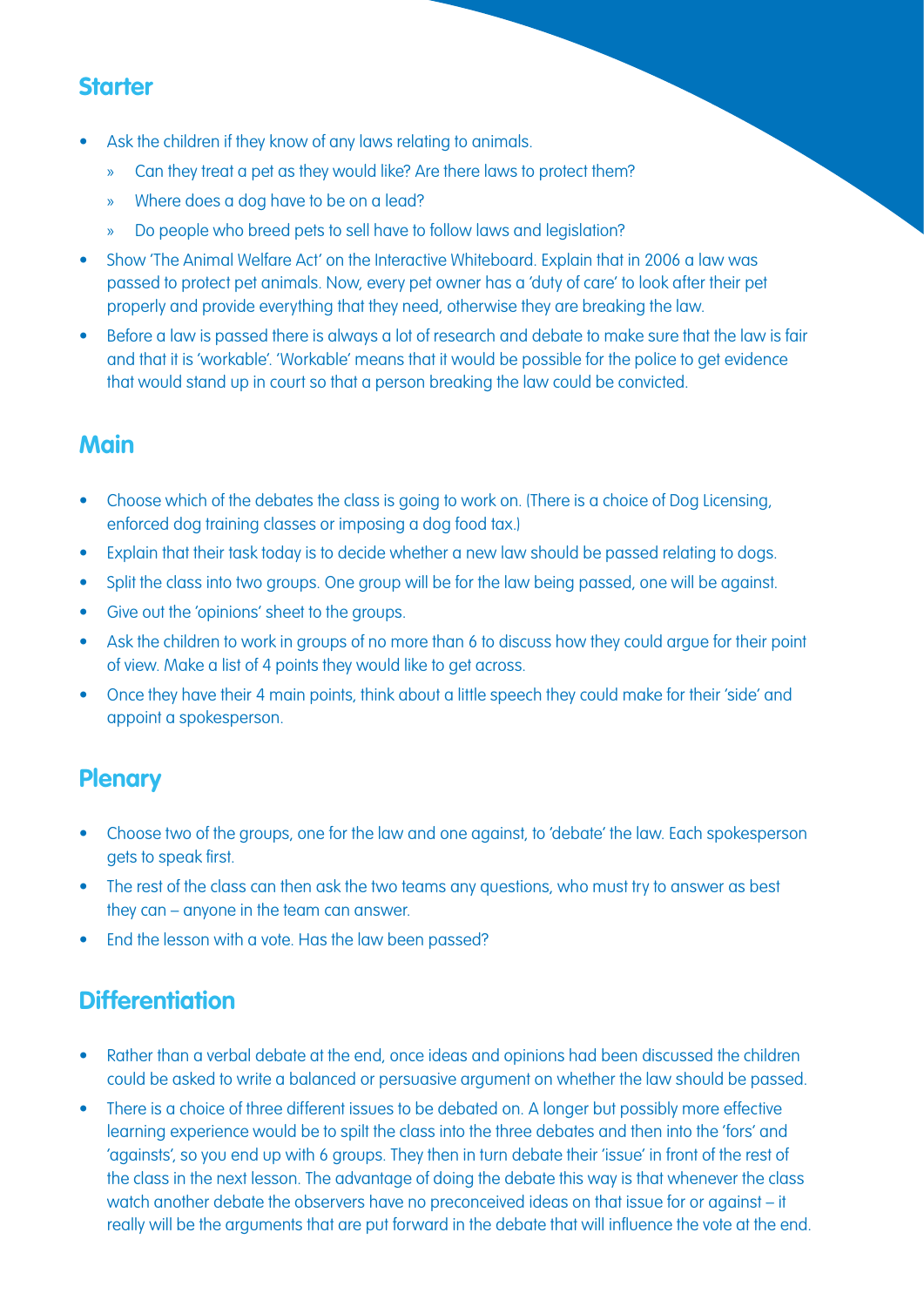## <span id="page-2-0"></span>**The Animal Welfare Act (2006)**

In 2006 a new piece of legislation was passed called **The Animal Welfare Act**. This new law covered lots of things to do with animals and particularly pet animals. It was when this law was passed that it was made illegal to get your dog's tail docked if it's not a working dog, for example. However, the major change in UK law was that for the first time ever, pet owners were given a legal duty of care for their pet animals.

This means that by law you must provide for your pet:

- Water and the correct type and amount of food
- The right environment or shelter for your pet
- Veterinary care and medicine/treatment when poorly
- The opportunity to behave in a normal way for that animal (For example, it's normal for gerbils to dig so their home should be created in a way that gives them the opportunity to dig.)
- Company of their own kind, or to live alone if that is normal for that type of animal. (This means you need to do a bit of research on the social needs of your pet **before** you get it.)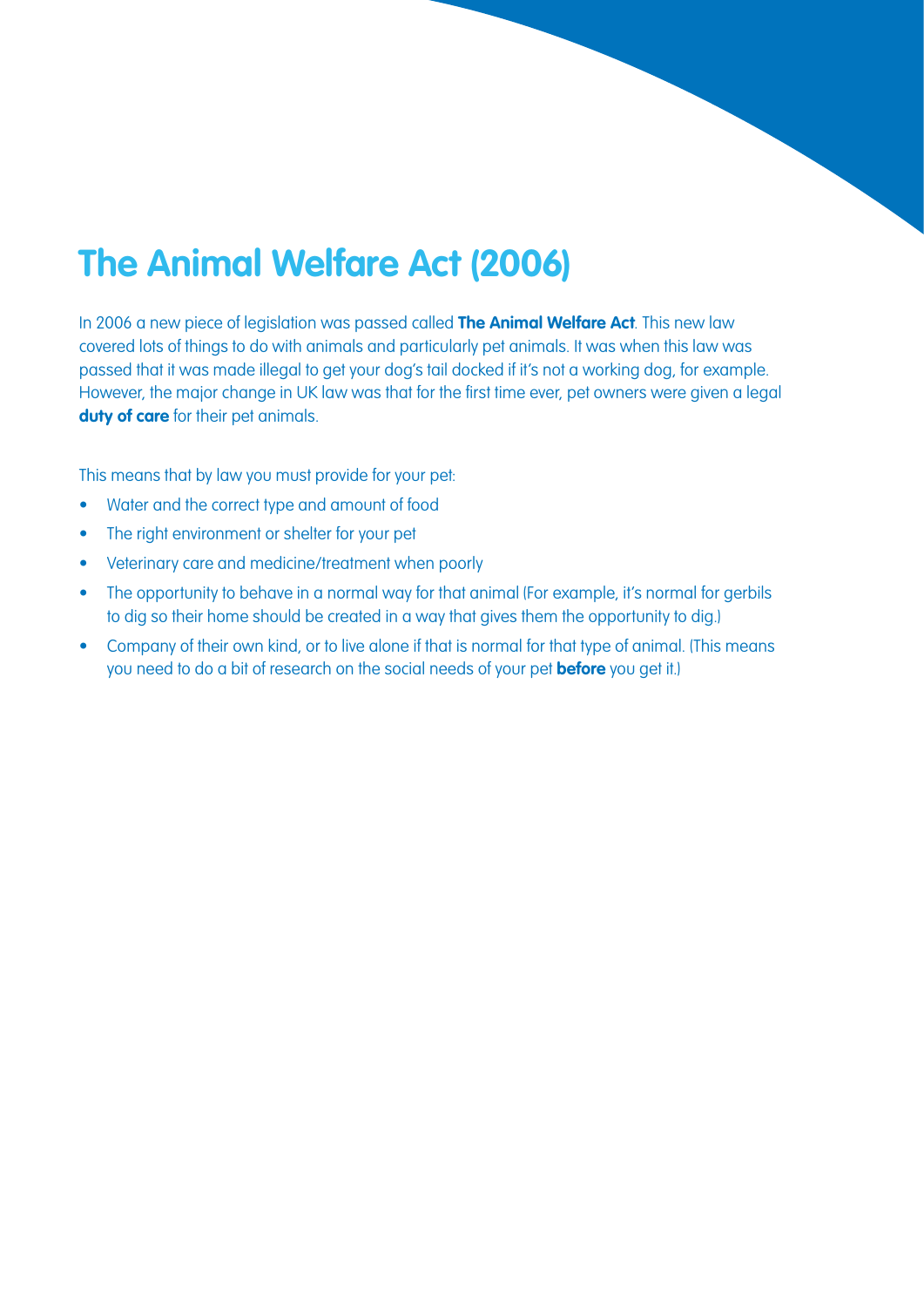## <span id="page-3-0"></span>**Dog Licence Debate**

It is estimated that problems caused by irresponsible dog ownership costs the taxpayer over £80 million every year.

This includes costs involved in road traffic accidents, collection of stray dogs, dog attacks on people, dog attacks on livestock, dangerous dog control and dog welfare issues.

At the moment there are not enough resources to enforce the law and address these issues so the problems we see are not likely to be dealt with significantly.

There are a number of options being considered at the moment concerning how money could be raised to address the problems, support law enforcement and improve education.

One option is to re-introduce the Dog Licence so everyone who has a dog would need to buy a special licence and all the money raised would be used to help improve the dog related issues.

Things to think about:

- How much do you think the licence should cost?
- How could you make sure that everyone was buying the licence?
- What considerations do you think should be made, for example if you are a pensioner should you still have to pay the same price for the licence?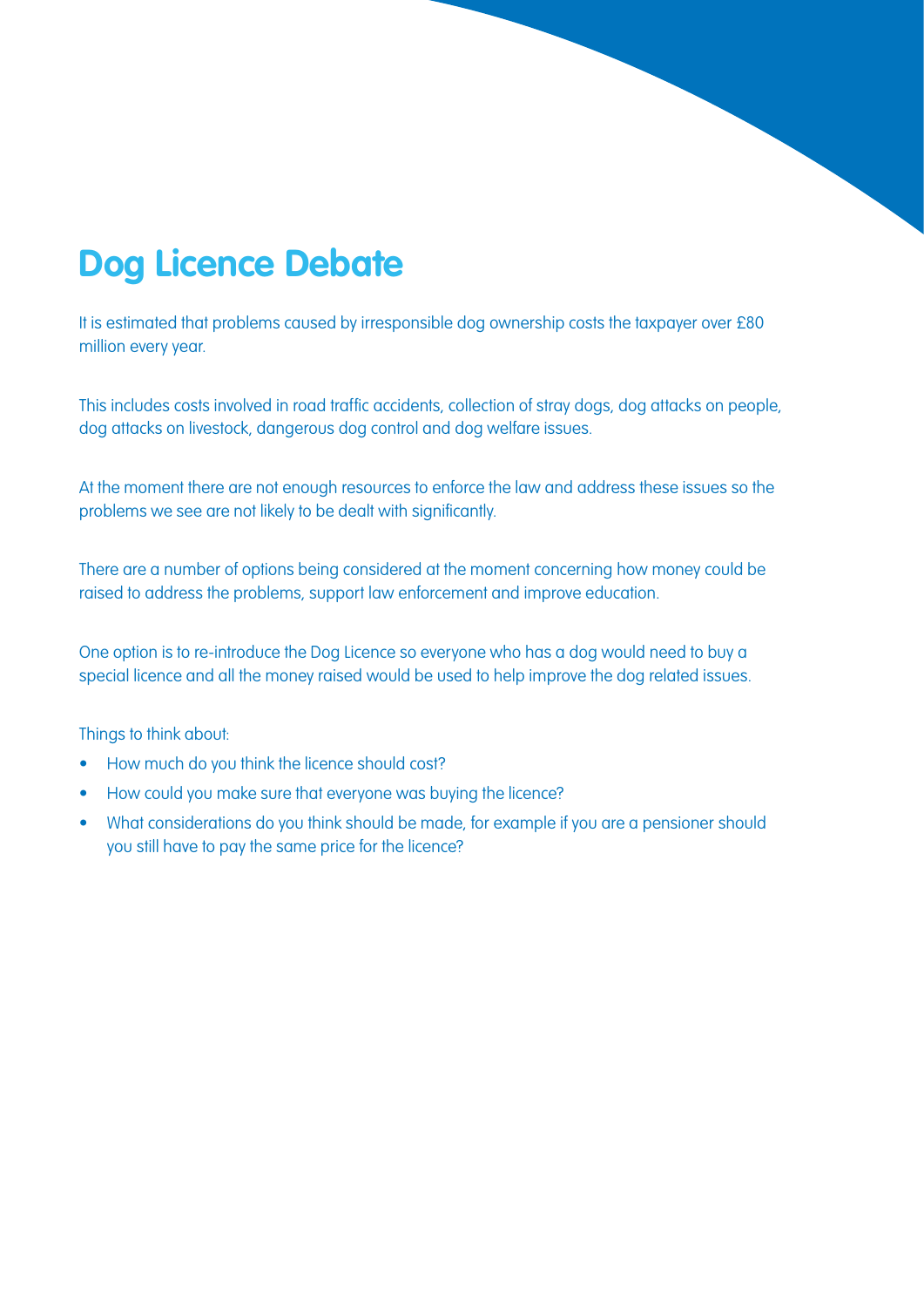## <span id="page-4-0"></span>**Dog Food Tax Debate**

It is estimated that problems caused by irresponsible dog ownership costs the taxpayer, £80.5 million every year.

This includes costs involved in road traffic accidents, collection of stray dogs, dog attacks on people, dog attacks on livestock, dangerous dog control and dog welfare issues.

At the moment there are not enough resources to enforce the law and address these issues so the problems we see are not likely to be dealt with significantly.

There are a number of options being considered at the moment concerning how money could be raised to address the problems, support law enforcement and improve education.

One option is to put a special tax on dog food and the money collected from this would again be given to the police and councils to help improve some of the problems. So every time you bought dog food for your dog you would pay a bit more each time.

Things to think about:

- Not everybody buys dog food from a shop; some people feed their dogs on other diets meaning they would never pay any tax.
- If the cost of dog food went up could it mean that people would not buy it and try and feed their dogs 'human' food instead that may be bad for the dogs health
- What considerations do you think should be made, for example if you are a pensioner should you still have to pay the tax? What about animal charities?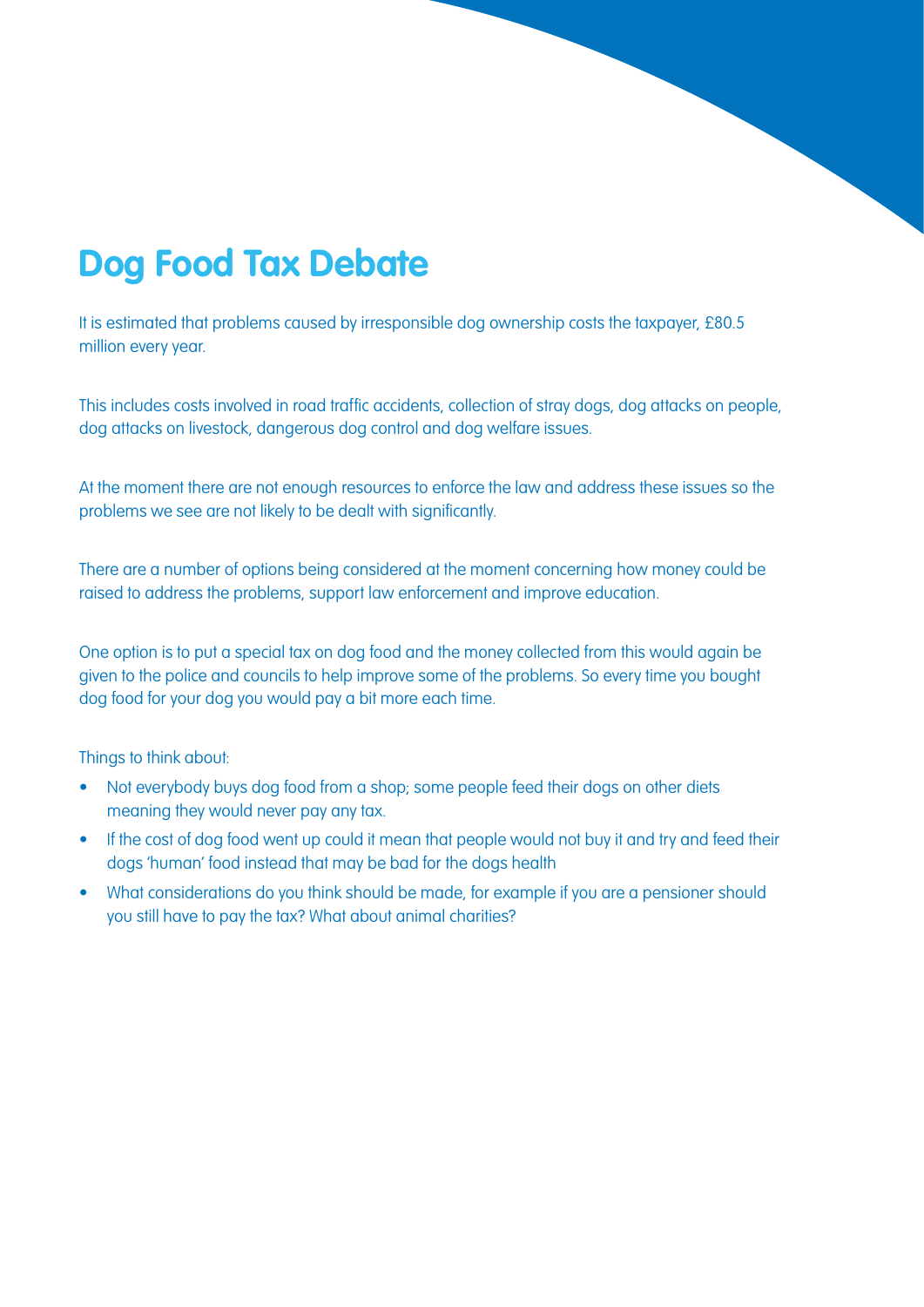## <span id="page-5-0"></span>**Some Opinions on Dog Licencing**

Below are some opinions people have said about dog licensing in the past. Many are from individuals. Where a statement is from a charity you are told which charity it is from in brackets. There are other opinions and points to make – these are just a few ideas.

#### **For**

'Having a dog licence would make it clear that having a pet is a privilege and a responsibility.' RSPCA's chief vet

'In Switzerland to get a dog licence you have to undergo training before a licence will be issued to you. This system has considerably cut down the number of irresponsible dog owners.'

"OneKind believes that a dog licensing scheme could provide an appropriate means of encouraging responsible dog ownership, not only with reference to dog control, but also dog welfare." One kind spokesperson

'If dog licensing was brought in it would stop people purchasing a dog 'on impulse' and force them to think carefully before deciding to get a dog.'

#### **Unsure**

'I'd pay for a dog licence if the money went on policing the licence and helping stray and abandoned dogs. If it didn't, it's just another way of taxing people.'

'Licensing should only cover certain breeds of dog – the strong breeds most likely to seriously injure someone.'

'The jury is still out on whether dog licensing would work. We need to scrutinise all alternatives for funding in order to identify the best option for dogs and dog owners.' Blue Cross' Deputy Chief Executive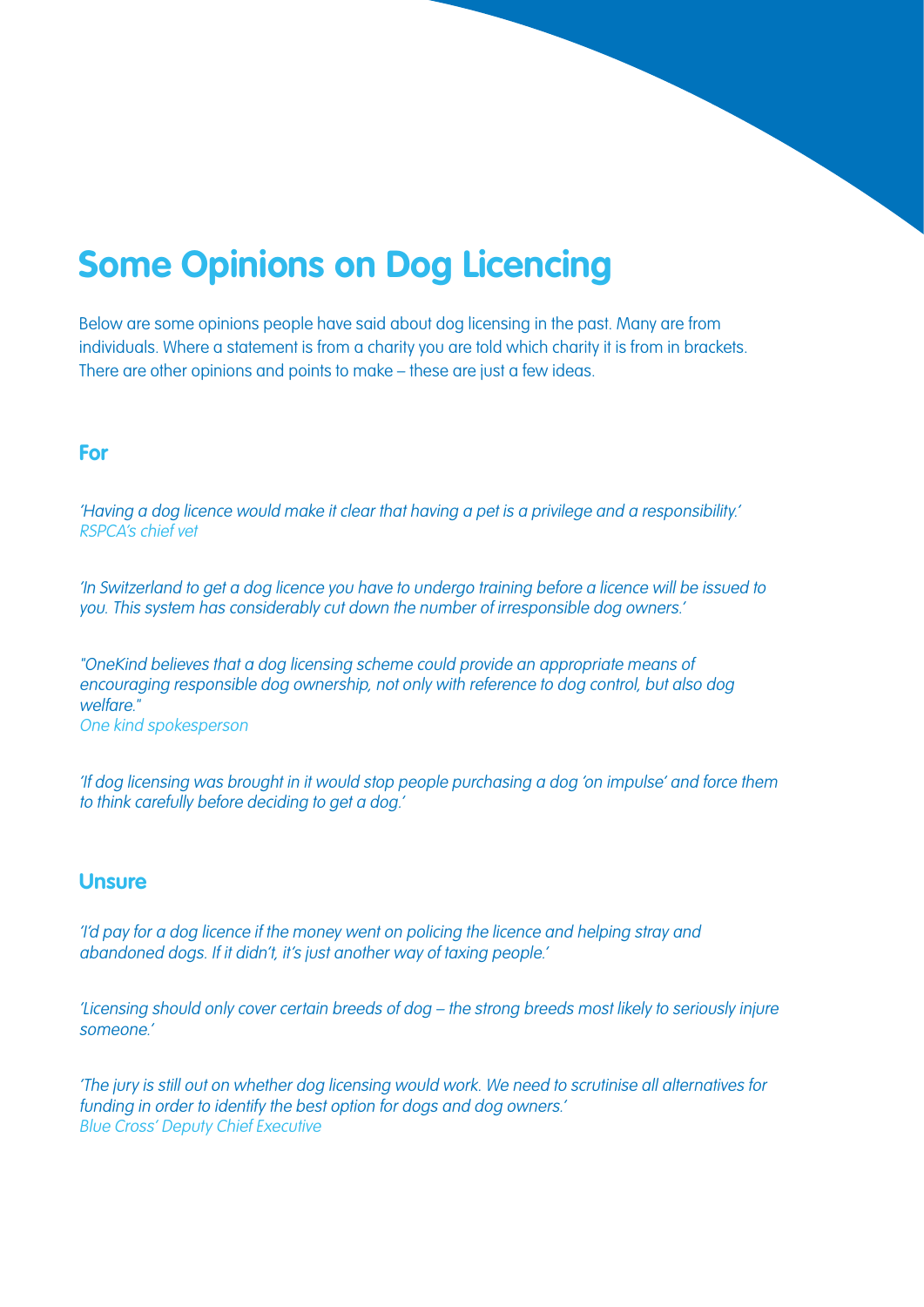#### **Against**

'In Northern Ireland they have a dog licence scheme and they still have more strays than any other region in the UK'.

'Irresponsible dog owners just won't get the licence, which means the licence would just be a tax on responsible dog owners.'

'We've got compulsory microchipping now – we don't need licences as well.'

'Instead of licensing dogs, we should be educating people on how to care for dogs and train them properly.'

'With 8 million dogs in the UK, we believe it would be completely wrong to penalise the millions of responsible owners because of the actions of the irresponsible minority.' Dogs Trust spokesperson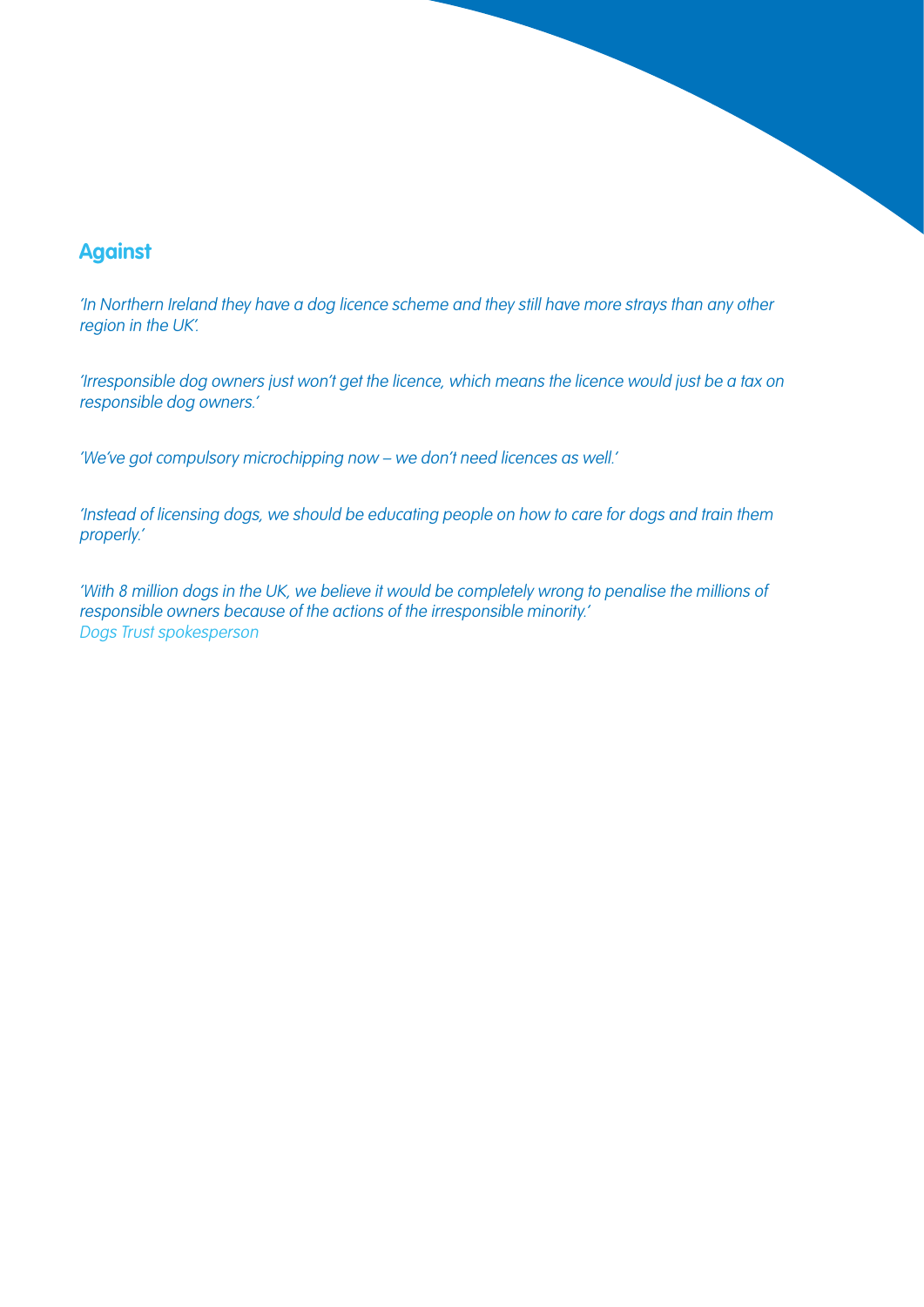## <span id="page-7-0"></span>**Some Opinions on a Dog Food Tax**

Below are some opinions people have said about introducing a Dog Food Tax in the past. There are other opinions and points to make – these are just a few ideas.

#### **For**

'Dogs cost the UK tax payer millions of pounds every year. Everyone shouldn't have to pay for that. By taxing dog food, only those that have dogs pay for it.'

'The taxpayer spends over 80 million pounds a year dealing with problems caused by irresponsible dog ownership. We need to pay for some way of educating people about being responsible dog owners and also pay for the enforcement of dog laws.'

'We need more dog wardens. A tax on dog food could help fund that.'

#### **Against**

'We already pay VAT on dog food. Paying an extra tax because you want to feed your dog the right food is completely unfair.'

'Responsible dog owners will pay the tax. Irresponsible dog owners will stop feeding their dog dog food and give them a cheaper alternative. That could be cat food or human food, both of which could make them quite ill.'

'I'm a pensioner and my little dog is companion and friend. If they put the price of dog food up, I may not be able to afford to keep her anymore.'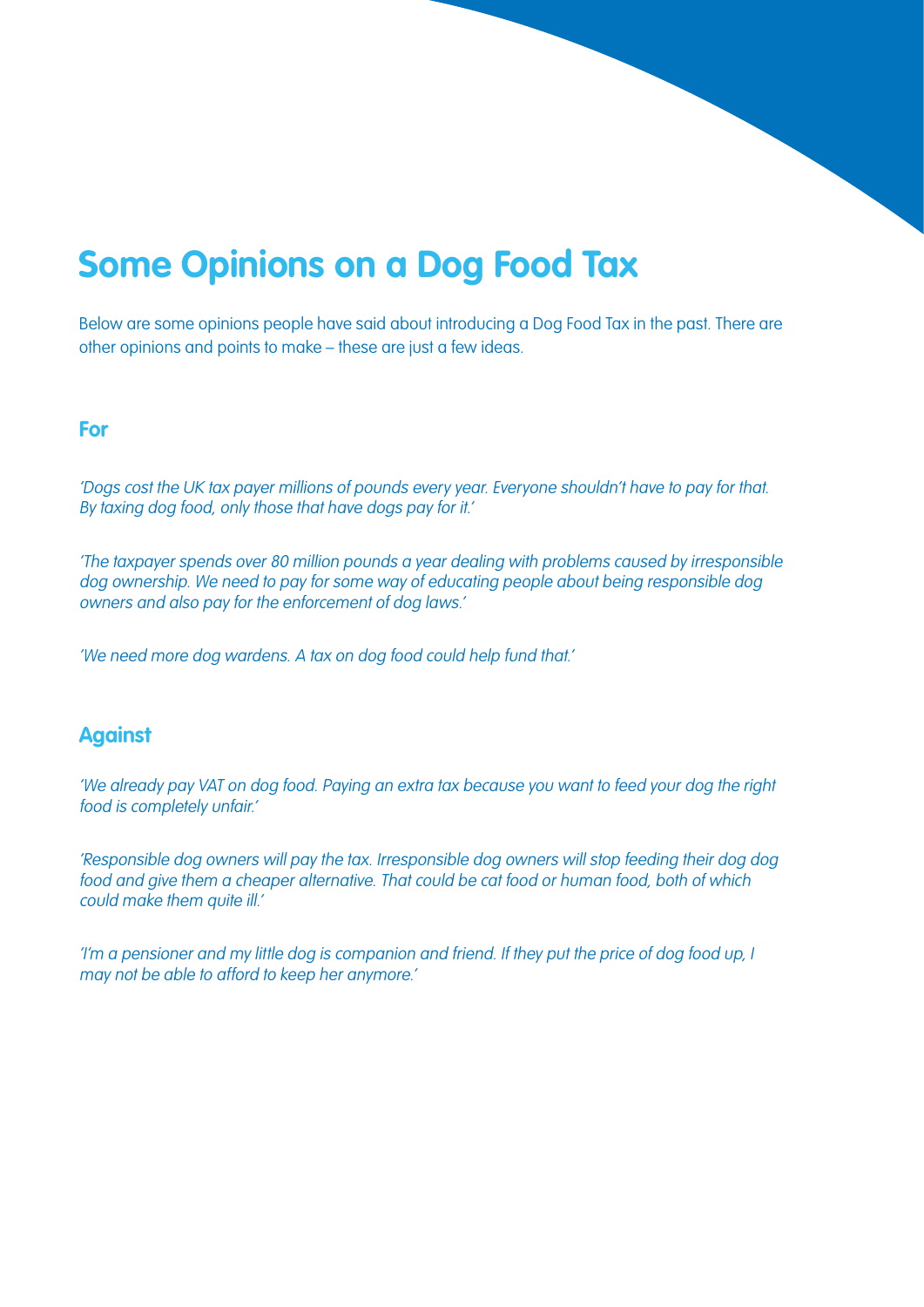## <span id="page-8-0"></span>**Should we be made to go to dog training classes to be allowed to keep one?**

It is estimated that problems caused by irresponsible dog ownership costs the taxpayer over £80 million every year.

This includes costs involved in road traffic accidents, collection of stray dogs, dog attacks on people, dog attacks on livestock, dangerous dog control and dog welfare issues.

At the moment there are not enough resources to enforce the law and address these issues so the problems we see are not likely to be dealt with significantly.

There are a number of options being considered at the moment concerning how money could be raised to address the problems, support law enforcement and improve education.

People are sometimes required to pass tests or do training before being allowed to do things, to drive a car for example, or to perform certain jobs in a workplace.

So is it unreasonable to suggest that:

#### **By law, people who wish to keep a dog must attend a minimum of 6 dog training classes?**

Things to think about:

- How could this be paid for?
- How would you be able to check that someone had gone to the training?
- What could the dog training classes include? Would it need to be more than just how to train your dog?
- Would there be concessions so that pensioners and people not working or on a low income would not have to pay as much or not at all?
- Would you need to go to the dog training classes with your dog? If you failed to turn up to all 6 classes, would the dog be taken from you? If so, what happens to the dog?